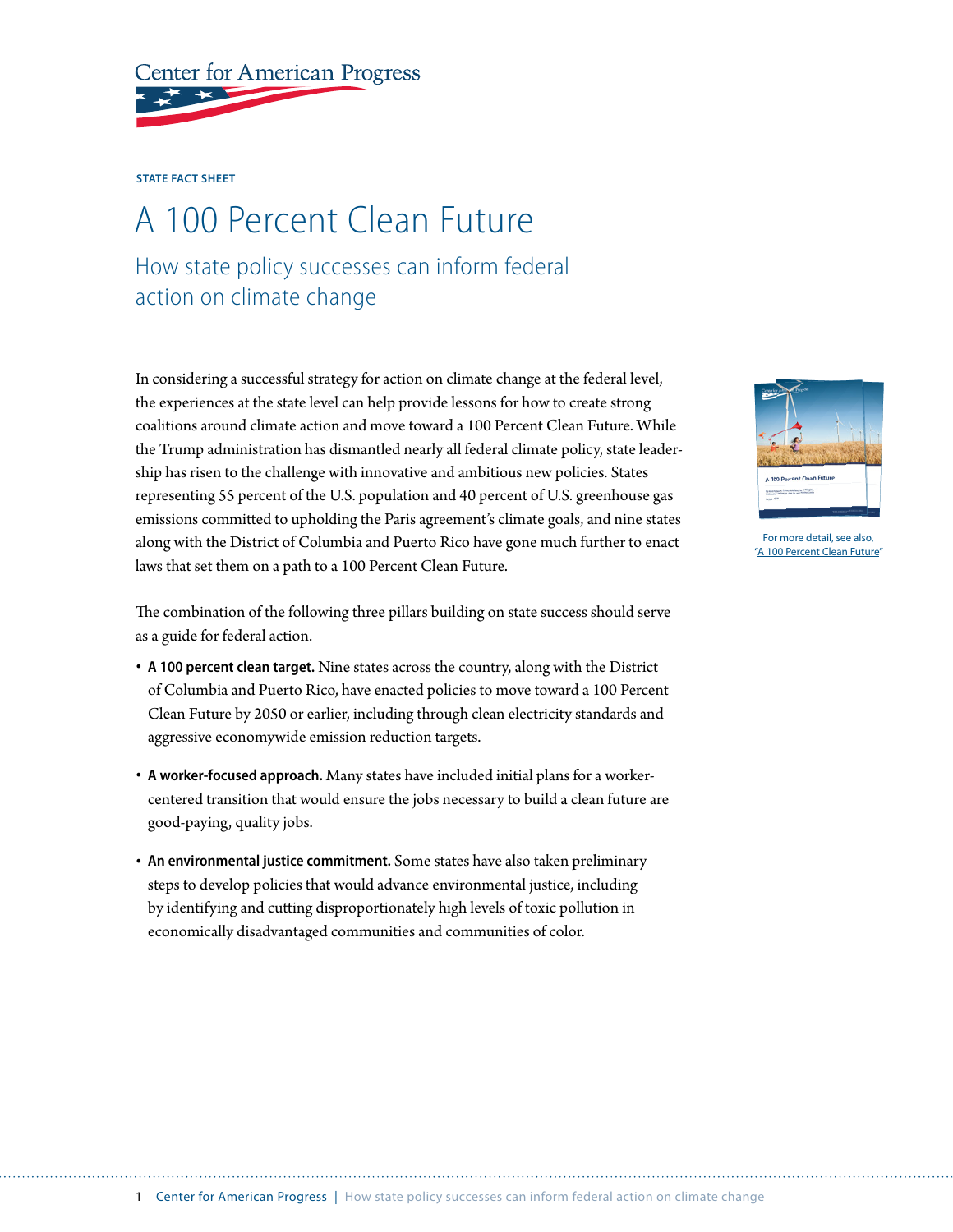**California:** Passed legislation for 100 percent zero carbon electricity by 2045 and executive order for economywide carbon neutrality by 2045.<sup>1</sup>

**Colorado:** Passed legislation requiring 90 percent emission reductions below 2005 levels economywide by 2050, setting a goal to eliminate emissions by 2050, and requiring large investor-owned utilities to reduce emissions by 80 percent below 2005 levels by 2030. Gov. Jared Polis (D) has put forth a plan to move to 100 percent clean electricity by 2040.<sup>2</sup>

**Hawaii**: Passed legislation for 100 percent renewable electricity by 2045 and economywide goal of being carbonneutral by 2045.<sup>34</sup>

**Maine:** Passed legislation for 100 percent renewable electricity by 2045 and economywide reductions of 80 percent by 2050.5

**Nevada:** Passed legislation setting a goal of 100 percent carbon-free electricity by 2045.<sup>6</sup>



**New Mexico:** Passed legislation requiring 100 percent carbon-free electricity by 2045.<sup>7</sup>



**New Jersey:** Passed legislation to reduce emissions 80 percent below 2006 levels by 2050 and rejoined the Regional Greenhouse Gas Initiative in June 2019.<sup>8</sup>



**New York:** Passed legislation requiring 100 percent carbon-free electricity by 2040 and goal of net-zero emissions economywide by 2050.9



**Washington:** Passed legislation requiring 100 percent clean electricity by 2045.<sup>10</sup>



**District of Columbia:** Passed legislation for 100 percent renewable electricity by 2032.11



Below are examples of states that have enacted preliminary policies to advance environmental justice and create good, high-paying jobs. The focus here is on the enacted policies; this is not an endorsement of or commentary on the merits of any particular state's community or public engagement process, unique on-the-ground dynamics, or coalition activity.

**California:** Alongside expansion of California's cap-and-trade program in 2017, then-Gov. Jerry Brown (D) signed AB-617, which requires the California Air Resources Board to directly address air quality in communities most exposed to toxic and criteria air pollutants by consulting with environmental justice organizations, affected industries, and other stakeholder groups to prepare a statewide strategy for air quality.<sup>13</sup> Additionally, then-Gov. Brown signed the Buy Clean California Act to address carbon emissions from imported manufacturing materials, which received strong support from labor unions, business and industry leaders, and environmental organizations.<sup>14</sup> The Newsom administration has strengthened labor protections in the state's climate program, committing \$35 million per year of California's cap-and-trade revenues in the 2019-2020 budget to two programs focused on ensuring that jobs created by clean energy investment programs are high-quality jobs. The budget also supports a high road construction career ladders program, providing pre-apprenticeships and apprenticeships into multicraft construction careers.

2 Center for American Progress | How state policy successes can inform federal action on climate change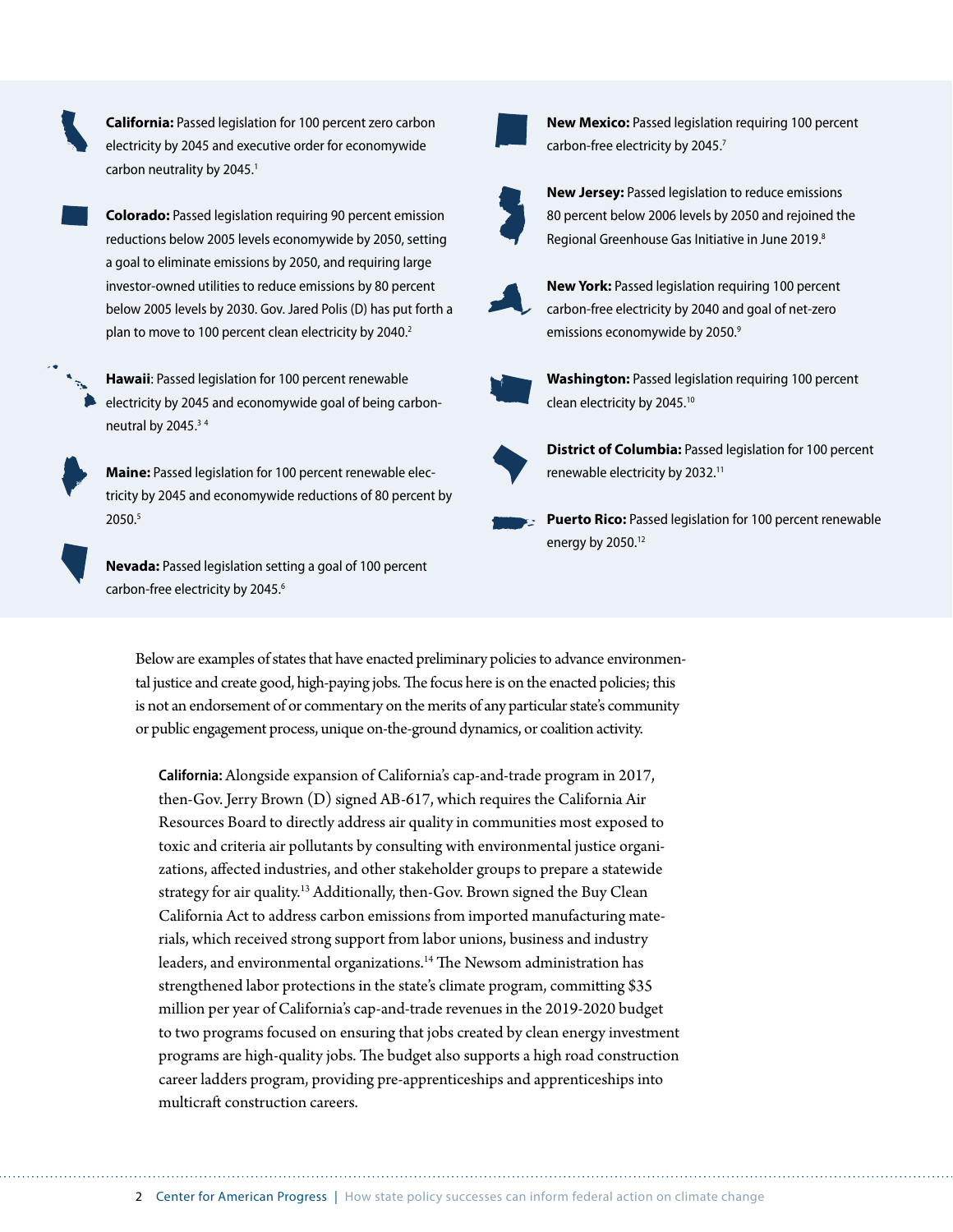**New York:** In June 2019, New York Gov. Andrew Cuomo (D) signed the Climate Leadership and Community Protection Act. Among its many provisions, it states that a minimum of 35 percent of all state climate and clean energy spending, including funds from the Regional Greenhouse Gas Initiative, the state's Clean Energy Fund, and any future initiatives established by this program go to disadvantaged communities. The law also creates a climate justice working group with representatives from environmental justice groups, vulnerable industries, and disadvantaged communities, to advise on how to ensure the transition reduces pollution that disproportionately affects low-income communities and communities of color.<sup>15</sup> The law also creates a just-transition working group to advise on workforce training and job impacts. In addition, the New York State Public Service Commission's offshore wind order includes commitments to project labor agreements and prevailing wages as contract requirements for awarded projects.<sup>16</sup> As a result of these provisions, labor has supported the offshore wind request for proposals—the projects selected for contract negotiation will feature jobs with salaries of approximately \$100,000.17

**Washington:** In May 2019, Washington enacted a comprehensive energy and climate legislative package, which included completion of a Cumulative Impact Analysis to identify the communities most vulnerable to climate and environmental health impacts. There are provisions for utilities to fund low-income energy assistance programs, such as direct bill reductions, weatherization, and energy efficiency improvements.18 The bill also includes a tiered system of 50 to 100 percent sales and use tax exemptions for projects that meet certain labor requirements, including contracts with women, minority, or veteran-owned businesses, compensation of workers at prevailing wages determined by collective bargaining, and projects developed under a community workforce or project labor agreement.<sup>19</sup>

**Colorado:** On May 30, 2019, Gov. Polis signed 11 energy- and climate-related bills. Among these are provisions to require tracking of conventional pollutants from regulated sources and implementation of strategies to reduce pollution in disproportionately impacted communities that have borne the costs of pollution.<sup>20</sup> The state enacted legislation to create a state Office of Just Transition, with support from the Colorado  $AFL-ClO<sub>1</sub><sup>21</sup>$  to align and deliver targeted programming and funding to communities and workers impacted by a transition away from coal-fired electricity. The state also enacted plans for community assistance to any local government or school district that will lose revenue due to plant retirements.

The experiences of these states provide valuable insights into the coalition building, processes, and examples of policy elements that will be required to successfully take federal action to transition to a 100 Percent Clean Future. Collaboration with environmental justice and labor experts is now needed to design climate policies at the federal level that identify and cut disproportionately high levels of toxic pollution concentrated in low-income communities and communities of color and ensure that the jobs of a 100 Percent Clean Future are good-paying, high-quality jobs.